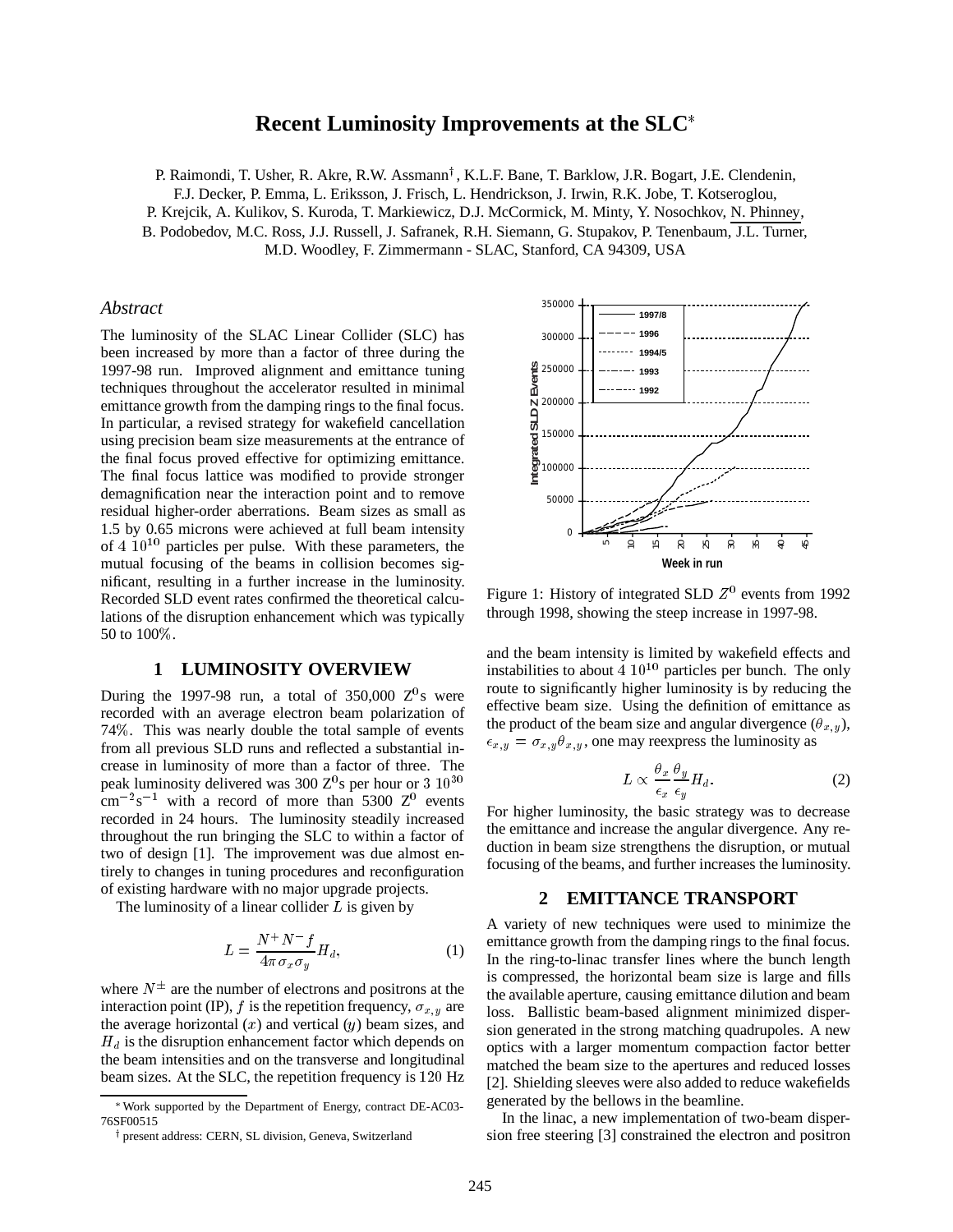beams to follow the same trajectory, minimizing dispersion and wakefields. Once established, the trajectories were stable over several months, with only occasional resteering required. A stronger focusing lattice [4] improved the damping of incoming oscillations while ensuring compatibility with PEP-II (the SLAC B-factory) operation. This also allowed a reduction in the beam energy spread introduced for BNS damping which helped minimize chromatic emittance growth. Known sources of jitter from vibrations in the mechanical systems near 10 Hz and in the water cooling systems near 59 Hz were reduced by stiffened supports, upgraded water pumps [5], and special high-speed feedbacks. Another important improvement was the development of a fast, accurate procedure for phasing the rf accelerating voltages. All of the 30 linac subboosters, each of which drives 8 klystrons, could be phased in about 2 minutes to an accuracy of 1-2 degrees. This provided a stable, well understood energy profile throughout the run [6].

In the collider arcs, emittance growth is inevitable due to the emission of synchrotron radiation in the bending dipoles. In addition, the non-planar geometry of these beamlines can cause transverse coupling. In this run, the optical properties of the arcs were more precisely optimized and maintained. First the beam trajectory was carefully centered through the magnets to reduce wakefields. Then the emittance growth was constantly monitored and minimized using refinements of the techniques first developed in 1990 [7]. The realization that the final focus dispersion matching quadrupoles strongly coupled the beam led to the development of new methods for matching dispersion in the arcs themselves.

Most importantly, the strategy for global optimization of the linac emittances was changed significantly. Since 1991, the SLC has used closed betatron oscillations early in the linac to cancel wakefield tails caused by residual structure misalignments [8]. Studies showed that where the energy spread is large, dispersion dominates the emittance growth. Oscillations used to cancel dispersion may generate additional wakefield tails. At low energy, the optics is also extremely sensitive to small errors in the energy profile. Tuning further downstream in the linac where the energy spread is small, produced more stable, reproducible results.

In previous runs, emittances were optimized using wire scanners located near the end of the linac at about the 90% point. Measurements in 1997 indicated that significant emittance growth can occur in the last 200 meters, as predicted by simulations [9]. The solution was to use wire scanners early in the final focus for the global optimization. To provide high precision measurements during luminosity running, several upgrades were required. Thin carbon wires were installed to allow measurements while the SLD detector was logging data. New optics improved the phase space coverage and high resolution ( $\approx 2 \ \mu m$ ) beam position monitor electronics allowed precision correction for pulse-to-pulse orbit fluctuations. The revised optimization strategy produced not only a smaller emittance, but also much less variability without anomalous sources of emittance growth. Most significantly, for the first time, the emittance transport was qualitatively and quantitatively understood and controlled.

# **3 FINAL FOCUS IMPROVEMENTS**

The key to improving the performance of the SLC final focus (FF) was the understanding that for non-Gaussian beam distributions, the beam sizes,  $\sigma_{x,y}$ , in Eq. 1 must be calculated from the integral over the beam overlap distributions and not from the root mean square (RMS) distribution. The upper curve in Fig. 2 shows the RMS beam size as a function of angular divergence for the 1996 FF optics. Because the RMS is dominated by tails containing only a small fraction of the beam, it increases after an optimum divergence value. The second curve shows the effective beam size when the integrals are properly evaluated and predicts higher luminosity for increased angular divergence. The third curve demonstrates the gains from a different FF optics used for this run where the final demagnification was moved closer to the interaction point (IP). With these optics, the divergence, beam size, and predicted disruption enhancement (assuming a 1 mm bunch length) were changed from  $\theta_x = 350 \mu$ rad,  $\sigma_x = 2.0 \mu$ m,  $H_d = 1.3$  to  $\theta_x = 470$  $\mu$ rad,  $\sigma_x = 1.5 \mu$ m,  $H_d = 2.0$ . This was still less than the optimal values of  $\theta_x = 530 \mu$ rad,  $\sigma_x = 1.3 \mu$ m, and  $H_d = 2.2.$ 



Figure 2: Horizontal beam size  $\sigma_y$  at the SLC IP as a function of angular divergence  $\theta_y$ . Curves (solid), RMS, and (dashed), with proper integration, are for the 1996 optics. The dot-dashed is for 1997 optics.

At the SLC, the maximum achievable angular divergence is limited primarily by backgrounds in the SLD detector. In preparation for the 1997 run, changes were made to the FF collimation and to the masking near the IP. Collimators from the FF were moved to the arcs and rotated by 45<sup>°</sup> to allow for 'round' collimation. In addition, for most collimators ( $\approx 60$  jaws in total), a new technique ensured that they were properly centered on the beam to minimize wakefield kicks. Later, offline studies using upgraded tracking codes revealed that part of the detector backgrounds were generated by higher order chromatic terms ( $\sim \delta^2$ ), specifically  $T_{266}$  and  $T_{226}$  in transport notation. Based on these results, permanent magnet sextupoles were installed just after the end of the linac and additional sextupoles were energized in the FF to cancel these contribu